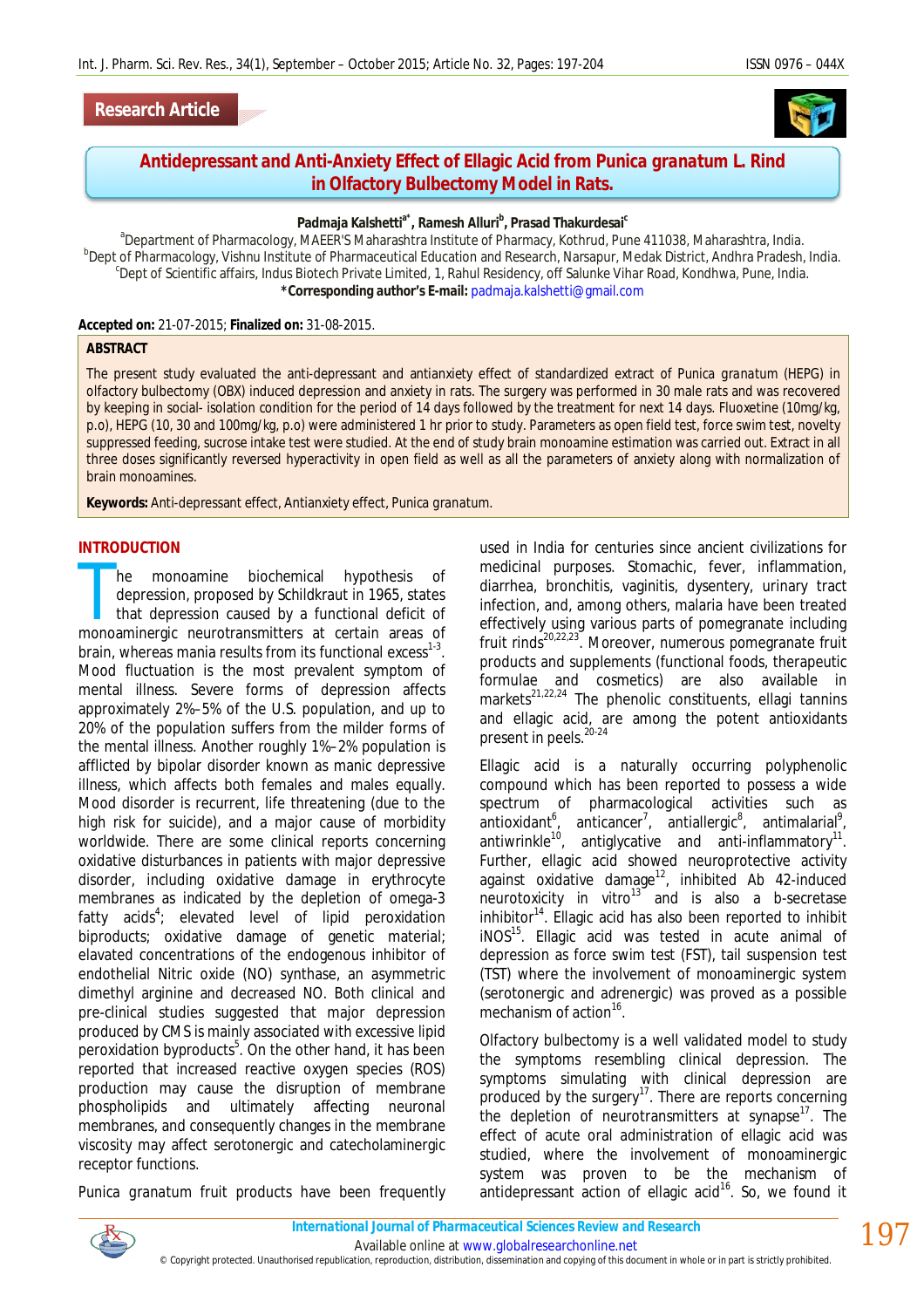interesting to study the effect of sub acute administration of ellagic acid in olfactory bulbectomy induced behavioral depression in rats.

## **MATERIALS AND METHODS**

## **HPLC chromatogram of HEPG**

Chromatogram of standard Ellagic acid



## **Chromatogram of extract**



## **Animals and experimental groups**

Experiments were conducted with 2–3-month old male Sprague Dawley rats weighing 250–270 g. All procedures were carried out with the previous approval of the Institutional Animal Ethical Committee of Maharashtra Institute of Pharmacy, Pune university (Approval number: MIP/IAEC/2013-14/M1/0012). Animals were housed in climate controlled rooms with 12 h light–12 h dark cycle. Food and water were provided ad libitum. The social isolation procedure was performed during four weeks, with recovery period of 14 days followed by 14 days of treatment.

# **Olfactory bulbectomy<sup>18</sup>**

Bilateral olfactory bulbectomy (OBX) was performed on rats anesthetized with ketamine (80%; CBC, India). In brief, the head was shaven and a sharp midline sagittal incision was made with scalpel in the skin overlying the skull. Two burr holes were drilled through which both olfactory bulbs were aspired by a suction pump. Finally, the burr holes were filled with dental cement in order to

avoid further bleeding. At the end of the experiment, all animals were sacrificed and the lesions were verified. Sham operation was done in the same way, but with the bulbs left intact. Animals were given diclofenac sodium (25mg/kg/day; i.p; Triveni Chemicals, Gujarat, India) immediately after surgery followed by further 3 days to avoid unnecessary suffering.

# **Treatment schedule in olfactory bulbectomized (OBX) rats**

Group I rats were treated as sham control rats (had surgery but no OBX) and were administered with the saline. After recovery of 14 days, OBX rats were divided into following groups of six rats each and received oral drug treatments as follows. Group II was OBX- Isolated group and received distilled water. The OBX-Isolated rats in Group III were administered with fluoxetine (30 mg/kg). Group IV, V and VI OBX rats were treated with HEPG (10, 30, 100 mg/kg). All the treatments were administrated orally once daily for 14 days.

## **Behavioral Assessment**

Each experimental group was subjected to a battery of tests in order of least to most stressful condition, and leaving the sufficient interval between them to avoid any potential order effects. Tests were performed during the light phase of cycle and the animals were transported to the experimental room before 30 minutes of start of each experiment for acclimatization purpose.

# *Open field test<sup>18</sup>*

The open field apparatus was a brightly lit (350 lx) white wooden box of dimension (50 cm  $\times$  50 cm  $\times$  30 cm) provided with white floor and luminescent walls. Rats were released in the centre of the apparatus for 5 min, and behavior was video-tracked by a video tracking system. Total distance travelled, time spent in the centre (30 cm ×30 cm), number of rearings was evaluated.

# *Novelty-suppressed feeding<sup>18</sup>*

The test was performed after 24 hrs of food deprivation with water available ad libitum. The test was performed in a dimly lit (30–50 lx) open arena of dimension (50 cm  $\times$ 50 cm  $\times$  30 cm) containing clean wood chip bedding and provided with a home cage food pellet (Approximately 2 g) placed in the centre of arena. Each rat was removed from its home cage, and placed in one corner of the arena. The latency to begin the feeding episode was recorded (maximum time given was 600 s) with the aid of video tracking system.

## *FST<sup>18</sup>*

The rats were individually placed in the clear plastic cylinders (height 24 cm, internal diameter 12 cm) which were filled with 22 cm of fresh water at the temperature of 25-27℃. Each rat was videotaped from above for the period of 5 min and the swimming sessions were videotaped using video tracking system to determine the accumulated immobility time (floating inside the water



Available online at www.globalresearchonline.net

© Copyright protected. Unauthorised republication, reproduction, distribution, dissemination and copying of this document in whole or in part is strictly prohibited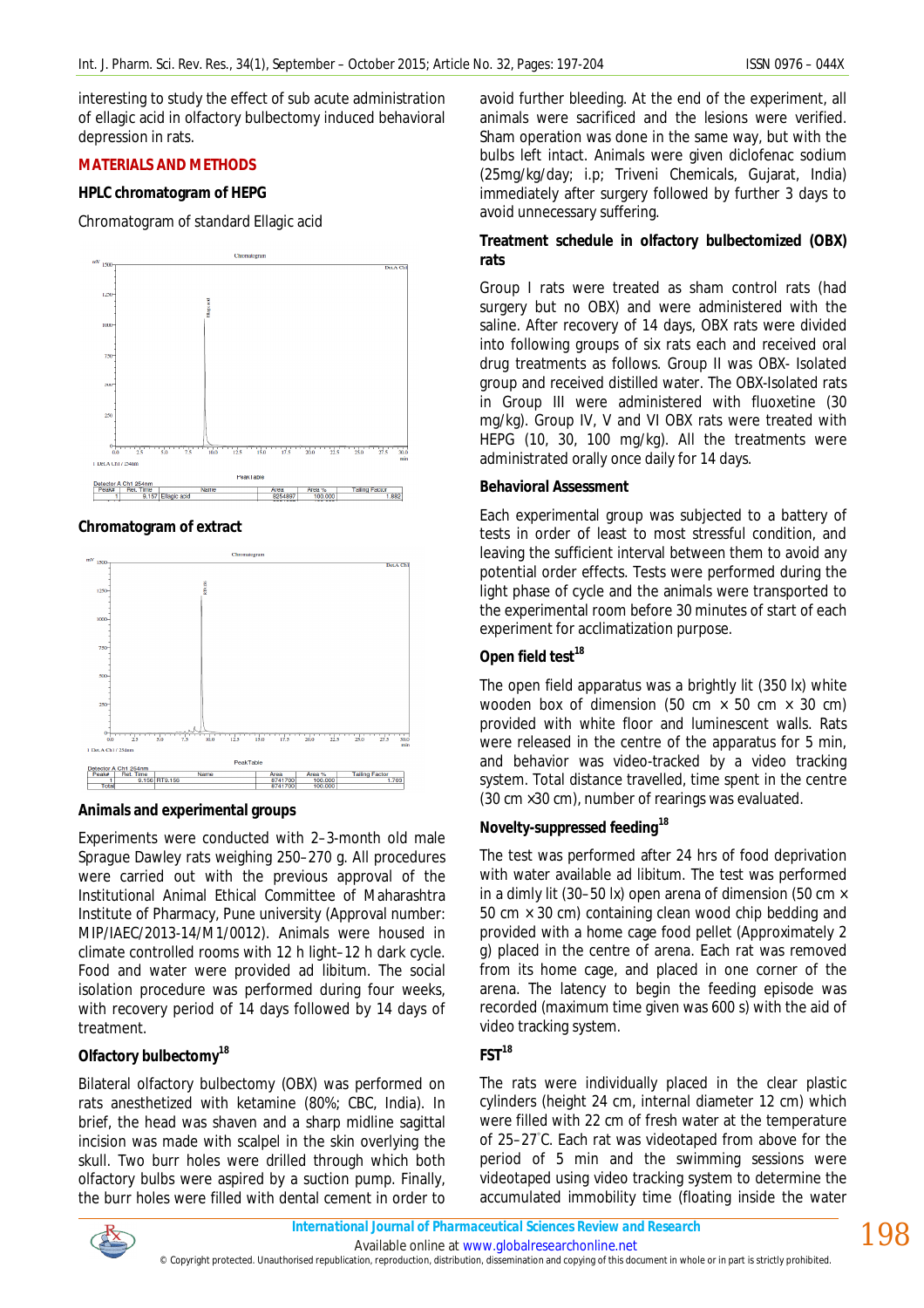without struggling, and making only those movements which are necessary to keep the head above the water level). The accumulated climbing time (active vigorous movements with the forepaws inside and outside of the water, usually directed against the walls of cylinder) and swimming time (movement that is usually horizontal throughout the swimming chamber) were manually scored by an experienced observer in the blind conditions using the videotaped FST sessions.

# *Sucrose intake test<sup>18</sup>*

Sucrose (Crystal Pharma, Maharashtra, India) was dissolved in drinking water to make a solution of 1% and the study rats were trained to drink the sucrose solutions during 2 days period with free access to water and sucrose solution in their home cage, and the total sucrose consumption per day was measured. Then they were deprived of any drinking solution for further 24 h and subsequently each animal was given a free access to sucrose solutions for 1 h in its home cage. The sucrose consumption (ml) for each animal was recorded and the mean sucrose intake of each experimental group was compared.

### *Brain monoamine estimation<sup>19</sup>*

The whole brain was homogenized in cold acidified nbutanol solution. 2-5 ml of the supernatant solution was pipetted out into a 25 ml of glass stoppered tube and then mechanically shaken for the period of 5 minutes with n-heptane solution and HCI containing L-cysteine. Two phases were then separated followed by centrifugation and organic phase was retained for the determination of 5-HIAA.

To determine 5-HT, 0.1 ml of the aqueous phase was pipetted out into test tubes and 0.004% Ophthalaldehyde (OPT) was added in 10N HCI solution. After mixing and heating in a boiling water bath, the tubes were cooled in water and then the fluorescence was measured. Activation and fluorescent wavelengths were kept constant to 360 nm and 470 nm respectively. Blanks were prepared by reacting the OPT solution with 0.1 ml HCl and cysteine solution only.

#### **RESULTS**

### **Table 1:** Activity in open field

| <b>Groups and treatments</b> | <b>Open Field-Total distance</b><br>travelled (M) | <b>Open Field-Number of rearings</b> | Open field-Time spent in<br>Center (sec) |
|------------------------------|---------------------------------------------------|--------------------------------------|------------------------------------------|
| Sham-Iso                     | $05.10 \pm 0.90$                                  | $08.33 + 1.30$                       | $06.83 + 0.60$                           |
| OBX-Iso                      | $17.67 \pm 1.28$ ****                             | $24.67 \pm 1.94$ ####                | $03.16 \pm 0.47$ <sup>ns1</sup>          |
| Fluo-Iso                     | $12.00 \pm 1.46$ **                               | $16.00 \pm 1.15$ ***                 | $05.16 \pm 1.49^{ns2}$                   |
| HEPG (10)-(OBX+ISO)          | $11.00 \pm 1.82$ ***                              | $14.33 \pm 1.28$ <sup>***</sup>      | $08.67 \pm 0.49$ <sup>ns2</sup>          |
| HEPG (30)- (OBX+ISO)         | $08.83 \pm 0.60$ ***                              | $08.00 \pm 0.36$ ***                 | $16.33 \pm 0.33$ ***                     |
| HEPG (100)- (OBX+ISO)        | $09.50 \pm 0.76$                                  | $06.33 \pm 0.49$ ***                 | $15.50 \pm 1.66$ ***                     |

The values are expressed as the mean  $\pm$  SEM. The drug/vehicle treatments were administered once a day for 14 days. Figures in the bracket indicate dose in mg/kg, p.o. Open Field-Total distance travelled (M) and Open field-Time spent in Center (sec) data was analyzed by one-way ANOVA followed by Tukey's multiple comparisons test. Open Field-Number of rearings data was analyzed by one-way ANOVA followed by Holm-Sidak's multiple<br>comparisons test, <sup>\*</sup>P < 0.05, <sup>\*\*</sup>P < 0.01 and <sup>\*\*\*</sup>P < 0.001 as compared to sham contr OBX control,  $n = 6$  per group

### **Table 2:** Activity in persolt's apparatus, Novelty suppressed feeding and Sucrose intake test

|                                  | <b>Novelty suppressed</b><br>feeding | Sucrose intake              | <b>FST-Immobility</b><br>time (sec) | <b>FST-Swimming</b><br>time (sec) | FST-<br><b>Climbing Time</b>   |
|----------------------------------|--------------------------------------|-----------------------------|-------------------------------------|-----------------------------------|--------------------------------|
| Sham-Iso                         | $515.0 \pm 35.19$                    | $2.28 \pm 0.14$             | $162.0 + 2.129$                     | $125.7 \pm 3.05$                  | $12.33 + 1.66$                 |
| OBX-Iso                          | $322.2 \pm 21.86$ ###                | $0.75 \pm 0.04$ ###         | $123.5 \pm 1.875$ <sup>###</sup>    | $164.5 \pm 4.29$ ###              | $12.00 \pm 3.26$ <sup>ns</sup> |
| Fluo-(OBX+ISO)                   | $323.7 \pm 48.11^{\text{ns}}$        | $2.63 \pm 0.13$ ***         | $51.83 \pm 3.04$ ***                | $139.5 \pm 3.99$ **               | $108.7 \pm 5.32$ ***           |
| <b>HEPG (10)-</b><br>$(OBX+ISO)$ | $233.7 + 09.80^{ns}$                 | $1.50 + 0.22$ <sup>ns</sup> | $93.67 \pm 2.459$ ***               | $108.5 + 2.99$ ***                | $97.83 \pm 2.49$ ***           |
| <b>HEPG (30)-</b><br>$(OBX+ISO)$ | $186.7 + 07.07$                      | $1.55 \pm 0.31$             | $80.33 \pm 4.835$ ***               | $132.5 \pm 6.01$ ***              | $87.17 \pm 4.96$ ***           |
| HEPG (100)-<br>$(OBX+ISO)$       | $240.3 \pm 21.36$ **                 | $2.18 \pm 0.14$ ***         | $59.50 \pm 3.106$ ***               | $112.8 \pm 4.88$ ***              | $127.7 \pm 7.36$ ***           |

The values are expressed as the mean + SEM. The drug/vehicle treatments were administered once a day for 14 days. Figures in the bracket indicate dose in mg/kg, p.o. Data was analyzed by one-way ANOVA followed by Tukey's multiple comparisons test, #P < 0.05, ##P < 0.01 and ###P < 0.001 as compared to sham control, \*P < 0.05, and \*\*P < 0.01, \*\*\*P < 0.001 when compared to the OBX control, n = 6 per group.



Available online at www.globalresearchonline.net © Copyright protected. Unauthorised republication, reproduction, distribution, dissemination and copying of this document in whole or in part is strictly prohibited.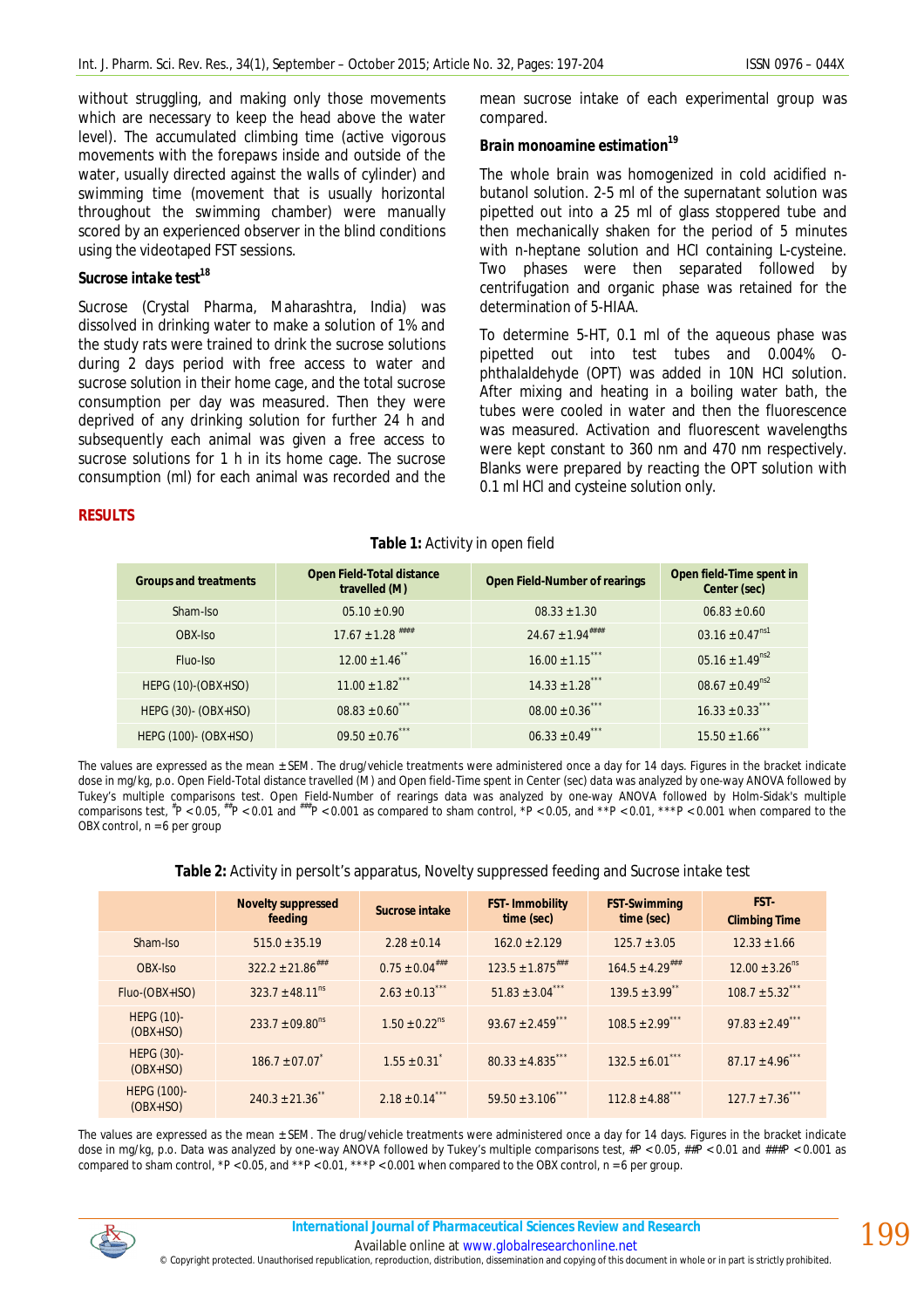|                            | Open arm entries             | <b>Closed arm entries</b>     | Time spent in Open arm (sec)   |  |  |  |
|----------------------------|------------------------------|-------------------------------|--------------------------------|--|--|--|
| Sham-Iso                   | $3.167 \pm 0.30$             | $7.83 \pm 0.40$               | $86 \pm 6.87$                  |  |  |  |
| OBX-Iso                    | $13.50 \pm 0.42$ ###         | $9.33 \pm 0.33$ <sup>ns</sup> | $158 \pm 8.00^{***}$           |  |  |  |
| Fluo-(OBX+ISO)             | $6.83 \pm 0.30$ ***          | $7.33 \pm 0.21$               | $107 \pm 2.86$ ***             |  |  |  |
| HEPG (10)- (OBX+ISO)       | $12.17 \pm 0.90^{\text{ns}}$ | $9.17 \pm 0.30$ <sup>ns</sup> | $147 \pm 9.06$ ns              |  |  |  |
| HEPG (30)- (OBX+ISO)       | $9.00 \pm 0.36$ ***          | $5.67 \pm 0.49$ ***           | $122.8 \pm 3.93$ <sup>**</sup> |  |  |  |
| HEPG (100)-<br>$(OBX+ISO)$ | $4.16 \pm 0.47$ ***          | $4.83 \pm 0.47$ ***           | $77.33 \pm 1.99$ ***           |  |  |  |

**Table 3:** Activity in elevated plus maze

The values are expressed as the mean ± SEM. The drug/vehicle treatments were administered once a day for 14 days. Figures in the bracket indicate dose in mg/kg, p.o. Data was analyzed by one-way ANOVA followed by Tukey's multiple comparisons test, #P < 0.05, ##P < 0.01 and ###P < 0.001 as compared to sham control, \*P < 0.05, and \*\*P < 0.01, \*\*\*P < 0.001 when compared to the OBX control,  $n = 6$  per group.

|                                  | 5-HT in Brain<br>(ng/g)         | 5-HIAA metaboilite in<br>Brain (ng/g) | 5-HIAA to 5HT ratio          | NA in Brain (ng/g)             |  |
|----------------------------------|---------------------------------|---------------------------------------|------------------------------|--------------------------------|--|
| Sham-Iso                         | $249.44 \pm 6.03$               | $219.72 \pm 4.41$                     | $0.88 \pm 0.01$              | $95.32 \pm 1.52$               |  |
| OBX-Iso                          | $62.92 \pm 5.87$ <sup>###</sup> | $73.82 \pm 7.33$ ###                  | $1.21 \pm 0.16^{ns1}$        | $31.86 \pm 2.05$ ###           |  |
| Fluo-(OBX+ISO)                   | $260.72 \pm 2.98$ ***           | $235.81 \pm 5.80$ <sup>ns</sup>       | $0.9 \pm 0.02^{\text{ns2}}$  | $92.48 \pm 1.63$ ***           |  |
| <b>HEPG (10)-</b><br>$(OBX+ISO)$ | $42.49 + 5.46$                  | $81.26 \pm 2.69$ ***                  | $2.03 + 0.19^{ns2}$          | $37.57 \pm 3.68$ <sup>ns</sup> |  |
| HEPG (30)-<br>$(OBX+ISO)$        | $99.75 + 9.32$ ***              | $110.01 \pm 2.57$ ***                 | $1.15 \pm 0.11^{ns2}$        | $76.61 \pm 5.38$               |  |
| HEPG (100)-<br>$(OBX+ISO)$       | $166.06 \pm 3.60$ ***           | $133.26 \pm 9.33$ ***                 | $0.80 \pm 0.06^{\text{ns2}}$ | $92.61 \pm 2.04$ ***           |  |

#### **Table 4:** Brain monoamine estimation

The values are expressed as the mean ± SEM. The drug/vehicle treatments were administered once a day for 14 days. Figures in the bracket indicate dose in mg/kg, p.o. Data was analyzed by one-way ANOVA followed by Tukey's multiple comparisons test, #P < 0.05, ##P < 0.01 and ###P < 0.001 as compared to sham control, \*P < 0.05, and \*\*P < 0.01, \*\*\*P < 0.001 when compared to the OBX control,  $n = 6$  per group.

To determine 5-HIAA, the organic phase was pipetted out into a glass tube containing phosphate buffer (pH 7.0) and mechanically shaken for the period of 10 minutes. 0.2 ml of the aqueous phase was then pipetted into two test tubes, A and B. 1% of cysteine solution was added to test tube A and to 0.02 % sodium periodate solution was added to the test tube B. Then concentrated HCl solution was added to both A and B. After this, OPT solution and periodate solution was added to tube A. After 30 min, again the cysteine and OPT solutions were added to tube B. The tubes were then placed in a boiling water bath for the period of 10 min, cooled in water and readings were recorded at activation : 360 nm fluorescence : 470 nm.

### **Statistical Analysis**

The data was analyzed by one way ANOVA followed by Tukey's multiple comparisons test where as the data for total distance-squares crossed in open field was analyzed by one way ANOVA followed by Holm Sidak's multiple comparisons test. Number of rearings data was analyzed by one way ANOVA followed by Dunnett's test.

### **Open Field Test**

Total distance travelled was found to be significantly (P < 0.001; 71.14 %) increased in OBX-Isolated group as compared to Sham-Isolated group, Where as fluoxetine (32.09 %) as well as all three doses of extract (37.75 %,

50.03 %, 46.24 % respectively) significantly (P < 0.01, P < 0.001) restored the total distance travelled in open field. Rearing was also found to be significantly ( $P < 0.001$ ) 66.24 %) increased in OBX-isolated group; whereas treatment with both standards as well as test drug significantly (P < 0.001; 35.15 %, 41.92 %, 67.58 %, 74.35 % respectively) normalized the rearing behavior. There was non significant reduction in time spent in center in OBX-Isolated group as compared to Sham-Isolation; whereas treatment with extract in two higher doses showed significant (P < 0.001, 416.77 %, 390.50 % respectively) increase in time spent in center and fluoxetine treatment failed to increase the same. (Table-1)

### **Novelty suppressed feeding**

The latency to feeding in OBX-Isolated group is significantly reduced as compared to Sham-Isolated group  $(P < 0.001; 59.83$  %). Treatment with extract at two higher doses the significantly (42.06%, 25.42 % respectively) reduced the feeding latency as compared to OBX-Isolated group. (Table-2)

#### **Force swim test**

There was significant ( $P < 0.001$ ; 31.17 %) reduction of immobility time observed in OBX-Isolated group as compared to Sham-Isolated group; whereas all the



200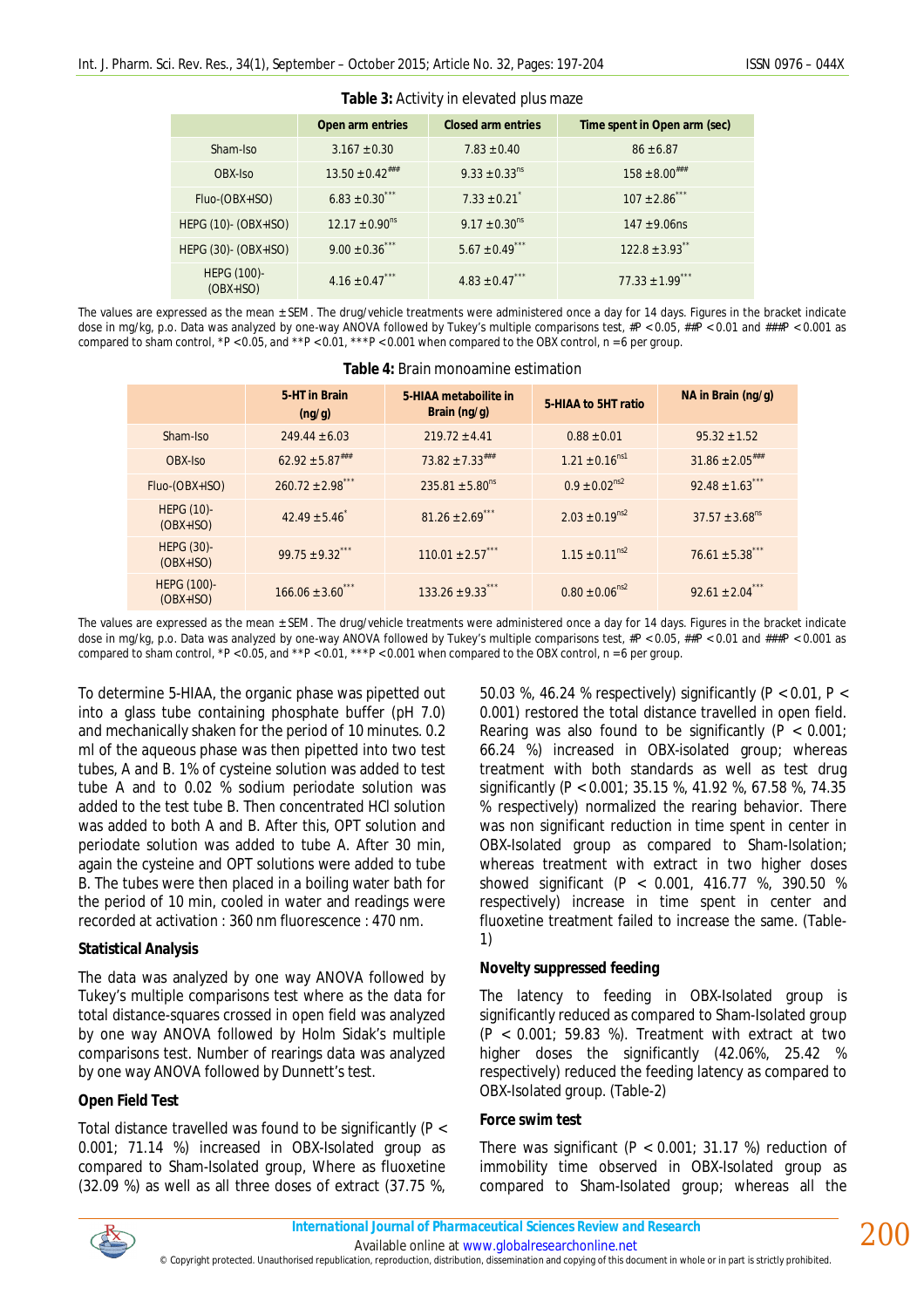treatments significantly (P < 0.001; 58.04 %, 24.16 %, 34.96 %, 51.83 % respectively) reduced immobility duration as compared to OBX-Isolated group. Swimming time was found to be significantly  $(P < 0.001; 23.59%)$ increased in OBX-Isolated group as compared to Sham-Isolated group. Treatment with standard as well as all three doses of extracts significantly ( $P < 0.01$ ,  $P < 0.001$ ; 15.2%, 34.05%, 19.46%, 31.43% respectively) reduced swimming time as compared to OBX-Isolated group. Climbing time was non-significantly reduced in OBX-Isolated group; whereas treatment with standard as well as all three doses of extracts significantly (P < 0.001; 805 %, 715.25 %, 716.41 %, 964 % respectively) increased climbing time as compared to OBX-isolated group. (Table-2)

## **Sucrose intake test**

Sucrose intake was found to be significantly (P < 0.001, 204 %) reduced in OBX-Isolated group as compared to Sham-Isolated group. Treatment with standard (P < 0.001; 250 %) and extract in two higher doses (P < 0.5, P < 0.001; 106 %, 190.66 % respectively) significantly increased sucrose intake as compared to OBX-Isolated group.

## **Brain monoamine estimation**

The level of serotonin (5HT), nor-adrenaline (NA), 5 hydroxy-indole-acetic acid (5HIAA) was found to be significantly (P < 0.001; 296.43%, 197.64%, 199.18% respectively) depleted in OBX-Isolated group as compared to Sham-Isolated group. Treatment with fluoxetine and all three doses of extract significantly (P < 0.01; 314.36%, 32.47%, 58.53%, 63.92% respectively) increased brain 5- HT level as compared to OBX-Isolated group. Whereas, NA level was found to be significantly  $(P < 0.001)$ 190.26%, 140.45%, 190.67% respectively) increased by fluoxetine and extract in two higher doses as compared to OBX-Isolated group. Treatment with fluoxetine as well as extract in all three doses significantly ( $P < 0.001$ ; 219.42%, 10.07%, 49.02%, 80.52% respectively) increased brain 5-HIAA levels as compared to OBX-Isolated group. Whereas, serotonin turnover ratio was found to be nonsignificant.

# **DISCUSSION**

Pomegranate juice contains some phytoconstituents as anthocyanins, sugar, some pharmacologically active acids such as ascorbic acid, ellagic acid, caffeic acid, gallic acid, catechin, epigallocatechin, rutin, quercetin, iron and amino acids possessing strong anti-atherosclerotic, antihypertensive, antiaging and potent antioxidant properties. Seed oil mainly contains punicic acid and sterols which possess good nephroprotective properties. The pericarp (peel, rind) contains punicalagins, flavones, flavonones, and other flavanols possessing antiinflammatory, antifungal and antimutagenic activity. Tannins including punicafolin and punicalin and flavones glycosides like pigenin and luteolin form the major

constituents of pomegranate leaves.<sup>55</sup> The leaves are said to have good antioxidant properties.<sup>56</sup> The flowers contain ursolic acid, maslinic acid and asiatic acid possessing hepatoprotective and antioxidant properties and are used as a remedy for the diabetes mellitus.<sup>55,57</sup> The barks and roots are known for its vermifuge and anthelmintic properties.<sup>12</sup> The most beneficial anthelmintic properties. $12$  The most beneficial components of pomegranate are punicic acid, ellagitannins, anthocyanidins, flavonoids, anthocyanins and estrogenic flavones.<sup>55</sup>

The major polyphenolic compound, ellagic acid, present in pomegranate rind and juice is well-known for its several pharmacological activities. With reference to the proven antidepressant activity in acute animals of depression; it was tested in sub-acute model. Present study is one of the first investigations that demonstrate effects of Ellagic acid based standardized extract of *punica granatum* rind on animal model of chronic stress mediated depression.

The symptoms simulating with clinical depression were induced in rats with the help of surgical model named olfactory bulbectomy (OBX). The majority of pre-clinical antidepressant models used today have a stressful component, such as forced swim test<sup>26</sup>, learned helplessness<sup>27</sup>, chronic mild stress<sup>28</sup> restraint-induced depression<sup>29</sup>. However, a major disadvantage with most of these animal models (except chronic mild stress) is that antidepressant activity is detected following an acute administration, whereas in clinical depression, a syndrome, which takes several days or weeks elapse before a therapeutic effect is observed $30$ . A notable exception is the OBX rat model, which detects the antidepressant activity following sub-acute and chronic, but not acute, treatment.<sup>32-34</sup> The model also differs from others in that, attempts have been made to correlate, the variety of physiological, neuroendocrine, neuroimmune and behavioural alterations that occur with those in clinical depression. $35,36$  In the present study, anxietyrelated responses of both bulbectomized and sham rats were studied in both OFT and NSF paradigms. On the one hand, the central activity was found to be reduced in bulbectomy rats which is further decreased following social isolation as reflected in the percentage of time spent in the centre. It is noteworthy that this parameter does not depend on the level of activity of each and every animal, while the central time can be affected. These findings are in very good agreement with previously reported studies demonstrating increased anxiety-like manifestations induced by olfactory bulbectomy in rodents.37-39 In the present study, Treatment with HEPG in three different doses prompted the central activity indicating its antianxiety effects comparable to standard drug Fluoxetine.

Social isolation triggered an increase in the latency of feeding of both sham as well as bulbectomized rats in NSF while indicating a heightened anxious behavior, which is consistent to the results obtained in open field apparatus.



Available online at www.globalresearchonline.net © Copyright protected. Unauthorised republication, reproduction, distribution, dissemination and copying of this document in whole or in part is strictly prohibited.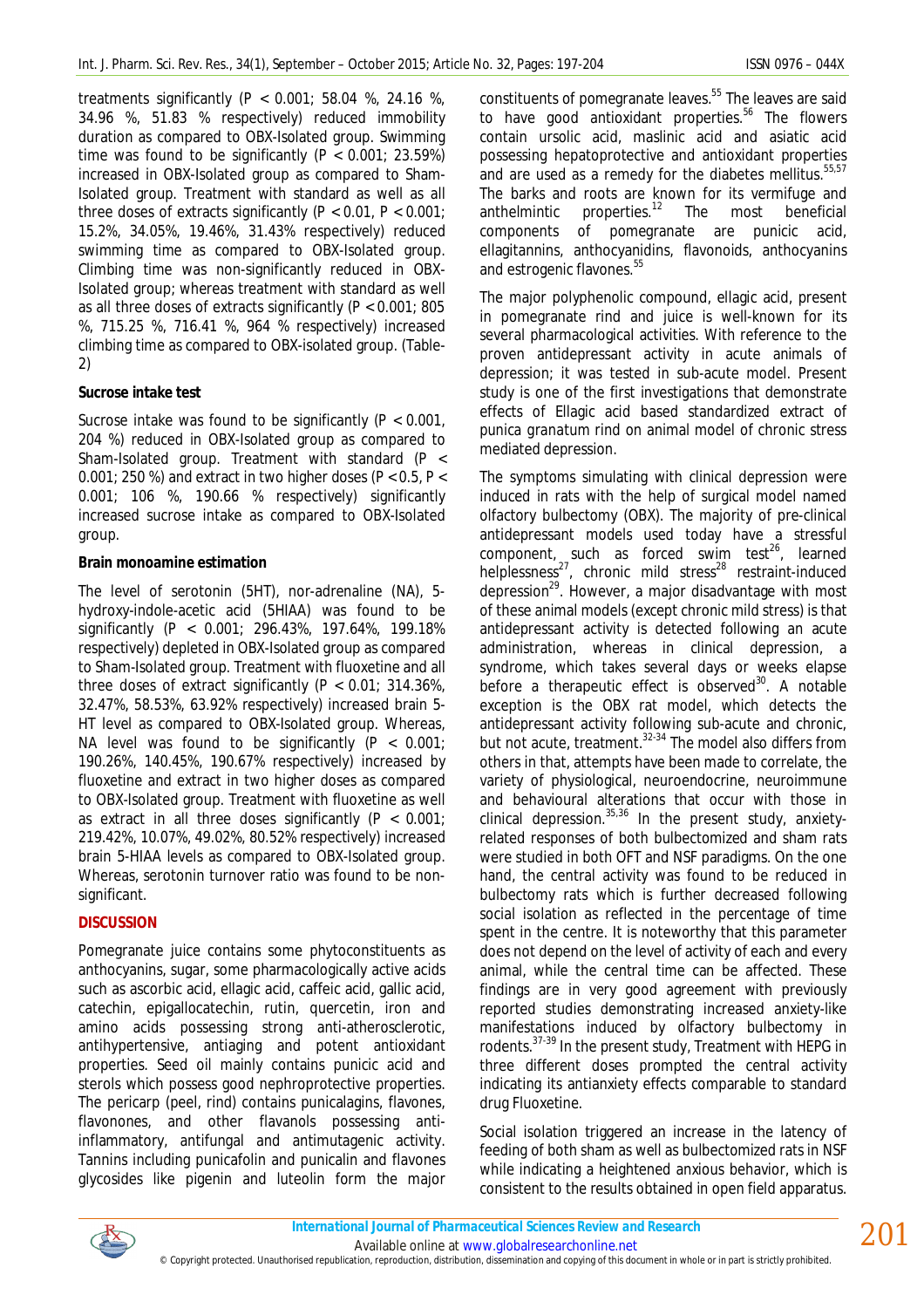It must be noted that all OBX rats have shown a lower latency to feeding as compared to their sham<br>counterparts, contrary to the behavior in counterparts, contrary to the behavior in depression/anxiety-like state. As the parameter was observed in a dimly lit environment, OBX rats did not display a noticeable hyperactive behavior<sup>40</sup>. Therefore, this reduced feeding latency might be attributed to an increased exploration or an enhanced impulsivity of this model, rather than hyper locomotion. In our studies, a decrease in the latency was observed in all OBX animals as compared with their sham counterparts. Treatment with HEPG in two higher doses further significantly reduced the latency to feeding. This discrepancy might be explained by the concurrence of the food deprivation along with the social isolation as an additional stressful environment which potentiated the aversive conditions of test, making anxiety/fear play a preferential role versus impulsivity in response of OBX-isolated rats.

Depressive-like responses in sham and OBX rats were assessed in force swim test (FST) and sucrose intake test (SIT). Outcome of sham and OBX rat was unaffected in any of the FST parameters analyzed by social isolation. As per the previous report, we confirm that isolation per se does not influence the behavior of male mice $41$  and rats $42$ in the FST. However, when the test was conducted in female rats, some discrepant results were obtained by some researchers<sup>43</sup> and during the night phase of cycle44,45. Interestingly, our study results demonstrated that all bulbectomized rats exhibited lower immobility time scores and higher swimming time scores than their respective sham counterparts, which is an unexpected outcome for an animal model of depression. The reduced immobility behavior has also been previously reported by some researchers<sup>39</sup>, which is explained on the basis of the hyperactivity exhibited by animals under highly stressful situations. The same may be applied for the swimming behavior exhibited by OBX rats, though this issue has been never explored. Nevertheless, the depression-like behaviors in the FST was studied by some researchers using DDY mice<sup>46</sup> and rats<sup>47</sup> subjected to olfactory bulbectomy, suggesting that, there exists a strain and species specific differences. In our results, climbing behavior was not significantly altered in OBX-Isolated animals. Whereas, treatment with HEPG, at all three dose levels, significantly reduced immobility duration and increased swimming behavior though climbing time was unaffected by surgery. In a differentiation of the behaviors in FST, it is previously suggested that climbing involves the adrenergic neurotransmission and swimming involves the serotonergic system $48$ , since selective serotonin reuptake inhibitors (SSRIs) increase swimming behavior while nor adrenaline reuptake inhibitors (NRIs) increase climbing behavior<sup>49,50</sup>. Regional differences in brain levels of NA and 5-HT of olfactory bulbectomized animals have been reported previously.<sup>51,52</sup> Further, in the present study, the sucrose intake test was used as a well validated parameter to infer anhedonia in laboratory animals $53,54$ ; which represents a cardinal symptom of

depression. Our results confirm the anhedonia-like response of bulbectomized rats as evidenced by a decrease in the consumption of sucrose solution<sup>18</sup>, that was not due to the reduced overall fluid intake since the daily fluid consumption during the habituation period was not changed. Interestingly, extract in two higher doses significantly increased the daily sucrose consumption indicating its possible anti-anxiety effect. This possibility of the discrimination between depression and anxiety-like behaviors could be valuable while the testing of mood regulator compounds. The brain monoamines were found to be significantly normalized by all three doses of HEPG. The detailed effect of extract on individual brain parts is to be studied further in detail later.

In conclusion, HEPG exerts a good antidepressant and anti-anxiety potential in animal model of depression, the possible mechanism of antidepressant and anti anxiety effect has to be explored further.

## **REFERENCES**

- 1. Baker GB, Dewhurst WG, Biochemical theories of affective disorders. In: Dewhurst W G, Baker G B (eds), Pharmacotherapy of affective disorders, Croom Helm, Beckenham; 1985.
- 2. Maes M, Meltzer HY, The serotonin hypothesis of major depression, Psychopharmacology, 1995. p. 993–1044.
- 3. Manji H K, Drevets W C, Charney D S, The cellular neurobiology of depression, Nat Med, 7, 2001, 541-547.
- 4. Peet M, Peters S, Drug-induced mania, Drug Safety, 12, 1995, 146–153.
- 5. Bilici M, Efe H, Koroglu MA, Uydu HA, Bekaroglu M, Deger O, Antioxidative enzyme activities and lipid peroxidation in major depression: alterations by antidepressant treatments. Journal of Affective Disorders, 64, 2001, 43–51.
- 6. Han DH, Lee MJ, Kim JH: Antioxidant and apoptosis inducing activities of ellagic acid. Anticancer Research, 26, 2006, 3601–3606.
- 7. Khanduja KL, Gandhi RK, Pathania V, Syal N: Prevention of N-nitrosodiethylamine-induced lung tumorigenesis by ellagic acid and quercetin in mice, Food and Chemical Toxicology, 37, 1999, 313–318.
- 8. Rogerio AP, Fontanari C, Borducchi E, Keller AC, Russo M, Soares EG, Albuquerque DA, Faccioli LH: Anti-inflammatory effects of *Lafoensia pacari* and ellagic acid in a murine model of asthma, European Journal of Pharmacology, 580, 2008, 262–270.
- 9. Soh PN, Witkowski B, Olagnier D, Nicolau ML, Garcia-Alvarez M, Berry A, Benoit-Vical F: *In vitro* and i*n vivo*  properties of ellagic acid in malaria treatment, Antimicrobial Agents and Chemotherapy, 53, 2009, 1100– 1106.
- 10. Bae JY, Choi JS, Kang SW, Lee YJ, Park J, Kang YH: Dietary compound ellagic acid alleviates skin wrinkle and inflammation induced by UV-B irradiation, Experimental Dermatology, 19, 2010, e182–190.
- 11. Chao CY, Mong MC, Chan KC, Yin MC: Anti-glycative and anti-inflammatory effects of caffeic acid and ellagic acid in

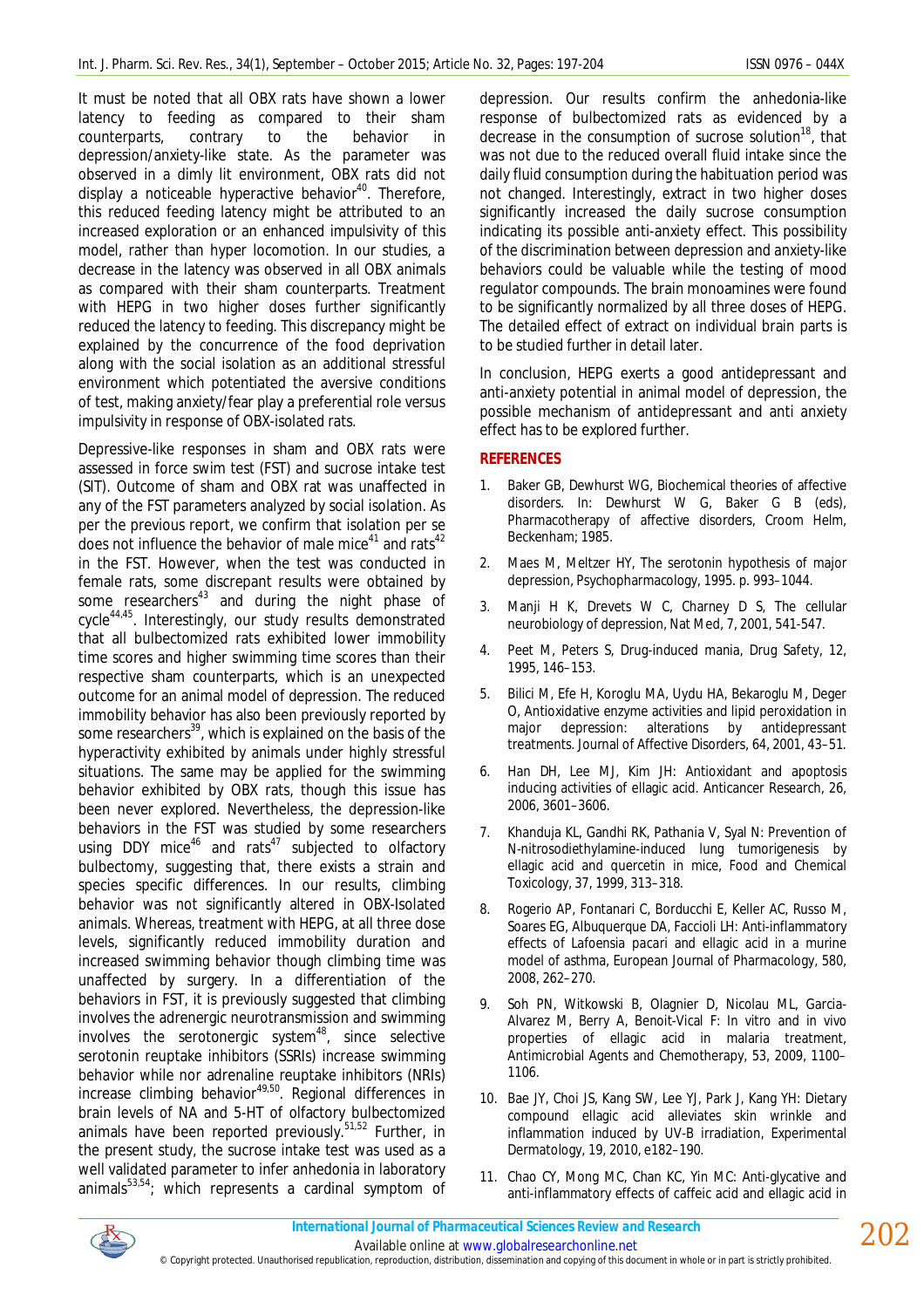kidney of diabetic mice, Molecular Nutrition and Food Research, 54, 2010, 388–395.

- 12. Uzar E, Alp H, Cevik MU, Fýrat U, Evliyaoglu O, Tufek A, Altun Y: Ellagic acid attenuates oxidative stress on brain and sciatic nerve and improves histopathology of brain in streptozotocin-induced diabetic rats, Neurological Sciences, 33, 2012, 567–574.
- 13. Feng Y, Yang SG, Du XT, Zhang X, Sun XX, Zhao M, Sun GY, Liu RT: Ellagic acid promotes A*b*42 fibrillization and inhibits A*b*42-induced neurotoxicity, Biochemical and Biophysiological Research Communications, 390, 2009, 1250–1254.
- 14. Kwak HM, Jeon SY, Sohng BH, Kim JG, Lee JM, Lee KB, Jeong HH. *b*-Secretase (BACE1) inhibitors from pomegranate (*Punica granatum*) husk, Archives of Pharmacal Research, 28, 2005, 1328–1332.
- 15. Umesalma S, Sudhandiran G: Differential inhibitory effects of the polyphenol ellagic acid on inflammatory mediators NF-*k*B, iNOS, COX-2, TNF-*a*, and IL-6 in 1,2 dimethylhydrazine-induced rat colon carcinogenesis, Basic and Clinical Pharmacology and Toxicology, 107, 2010, 650– 655.
- 16. Girish C, Raj V, Arya J, Balakrishnan S. Evidence for the involvement of the monoaminergic system, but not the opioid system in the antidepressant-like activity of ellagic acid in mice, European Journal of Pharmacology, 682(1-3), 2012, 118-25.
- 17. Kelly J, Wrynn A, Leonard B, The olfactory bulbectomized rat as a model of depression: an update, Pharmacology and Therapeutics, 74(3), 1997, 299–316.
- 18. Linge R., Pazos A., Diaz A. Social isolation differentially affects anxiety and depressive-like responses of bulbectomized mice. Behavioural Brain Research, 245, 2013, 1– 6.
- 19. Curzon G, Green A. R. Rapid method for the determination of 5.hydroxytryptamine and 5.hydroxyindoleacetic acid in small regions of rat brain, British Journal of Pharmacology, 39(3), 1970. 653–655.
- 20. Y. Li, C. Guo, J. Yang, J. Wei, J. Xu and S. Cheng, Evaluation of Antioxidant Properties of Pomegranate Peel Extract in Comparison with Pomegranate Pulp Extract, *Food Chemistry,* 96(2), 2006, 254-260.
- 21. Negi P, Jayaprakasha J, Antioxidant and Antibacterial Activities of *Punica granatum* Peel Extracts," *Journal of Food Science,* 68(4), 2003, 1473-1477.
- 22. Reddy M, Gupta S, Jacob M, Khan S and Ferreira D. Antioxidant, Antimalarial and Antimicrobial Activities of Tannin-Rich Fractions, Ellagitannins and Phenolic Acids from *Punica granatum* L, *Planta Medica,* 73(5), 2007, 461- 467.
- 23. Iqbal S, Haleem S, Akhtar M, Zia-ul-Haq M and Akbar J. Efficiency of Pomegranate Peel Extracts in Stabilization of Sunflower Oil under Accelerated Conditions, *Food Research International,* 41(2), 2008, 194-200.
- 24. Madrigal-Carballo S, Rodriguez G, Krueger C, Dre- her M and Reed J, Pomegranate (*Punica granatum*) Supplements: Authenticity, Antioxidant and Polyphenols Com- position, *Journal of Functional Foods,* 1(3), 2009, 324-329.
- 25. Urmila M Aswar, Padmaja P Kalshetti, Suhas M Shelke, Sharad H Bhosale, Subhash L Bodhankar, Effect of newly synthesized 1,2,4-triazino[5,6-b]indole-3-thione derivatives on olfactory bulbectomy induced depression in rats. *Asian Pacific Journal of Tropical Biomedicine,* 2(12), 2012, 992- 998.
- 26. Porsolt R D, LePichon M and Jalfre M, Depression: a new animal model sensitive to antidepressant treatment, Nature, 266, 1977, 730-732.
- 27. Seligman M, Rosselini E P R and Kozak M J, Learned helplessness in the rat: reversibility, time course, immunization, and reversibility, Journal of Comparative Physiology, 88, 1975, 542-547.
- 28. Willner P, The validity of animal models of depression, Psychopharmacology, 83, 1984, 1-16.
- 29. Kennett G A, Dickinson S L and Curzon G, Central serotonergic responses and behavioural adaptation to repeated immobilisation: the effect of the corticosterone synthesis inhibitor metyrapone, European Journal of Pharmacology, 119, 1985, 143-152.
- 30. Vetulani J and Sulser F, Action of various antidepressant treatments reduces reactivity of noradrenergic cyclic AMPgenerating systems in limbic forebrain, Nature, 257, 495- 496.
- 31. Sulser F, Watts J and Brodie B B, Antagonistic actions of imipramine and reserpine on central nervous system, Federations Proceedings, 19, 1960, 268-272.
- 32. Cairncross K D, Cox B, Foster C and Wren A T, Olfactory projection systems, drugs and behaviour: a review, Psychoneuroendocrinology, 4, 1979, 253-272.
- 33. Jancsar S and Leonard B E. Changes in neurotransmitter metabolism following olfactory bulbectomy in the rat, Prog. Neuropsychopharmacology and Biological Psychiatry, 8, 1984, 263-269.
- 34. Van Riezen H and Leonard B E, Effects of psychotropic drugs on the behaviour and neurochemistry of olfactory bulbectomized rats, Pharmacology and Therapeutics, 47, 1990, 21-34.
- 35. Jesberger J A and Richardson J S. Brain output dysregulation by olfactory bulbectomy: an approximation in the rat of major depressive disorder in humans? International Journal of Neuroscience, 388, 1988, 241-265.
- 36. Song C and Leonard B E, The effect of olfactory bulbectomy in the rat, alone or in combination with antidepressants and endogenous factors, on immune function, Hum. Psychopharmacology, 10, 1995, 7-18.
- 37. Wang D, Noda Y, Tsunekawa H, Zhou Y, Miyazaki M, Senzaki K, Behavioural and neurochemical features of olfactory bulbectomized rats resembling depression with comorbid anxiety, Behavioural Brain Research, 178, 2007, 262–73.
- 38. Zueger M, Urani A, Chourbaji S, Zacher C, Roche M, Harkin A, Olfactory bulbectomy in mice induces alterations in exploratory behaviour, Neuroscience Letters, 374, 2005, 142–64.
- 39. Mucignat-Caretta C, Bond. M, Caretta A, Time course of alterations after olfactory bulbectomy in mice, Physiology and Behavior, 89, 2006, 637–43.



203

© Copyright protected. Unauthorised republication, reproduction, distribution, dissemination and copying of this document in whole or in part is strictly prohibited.